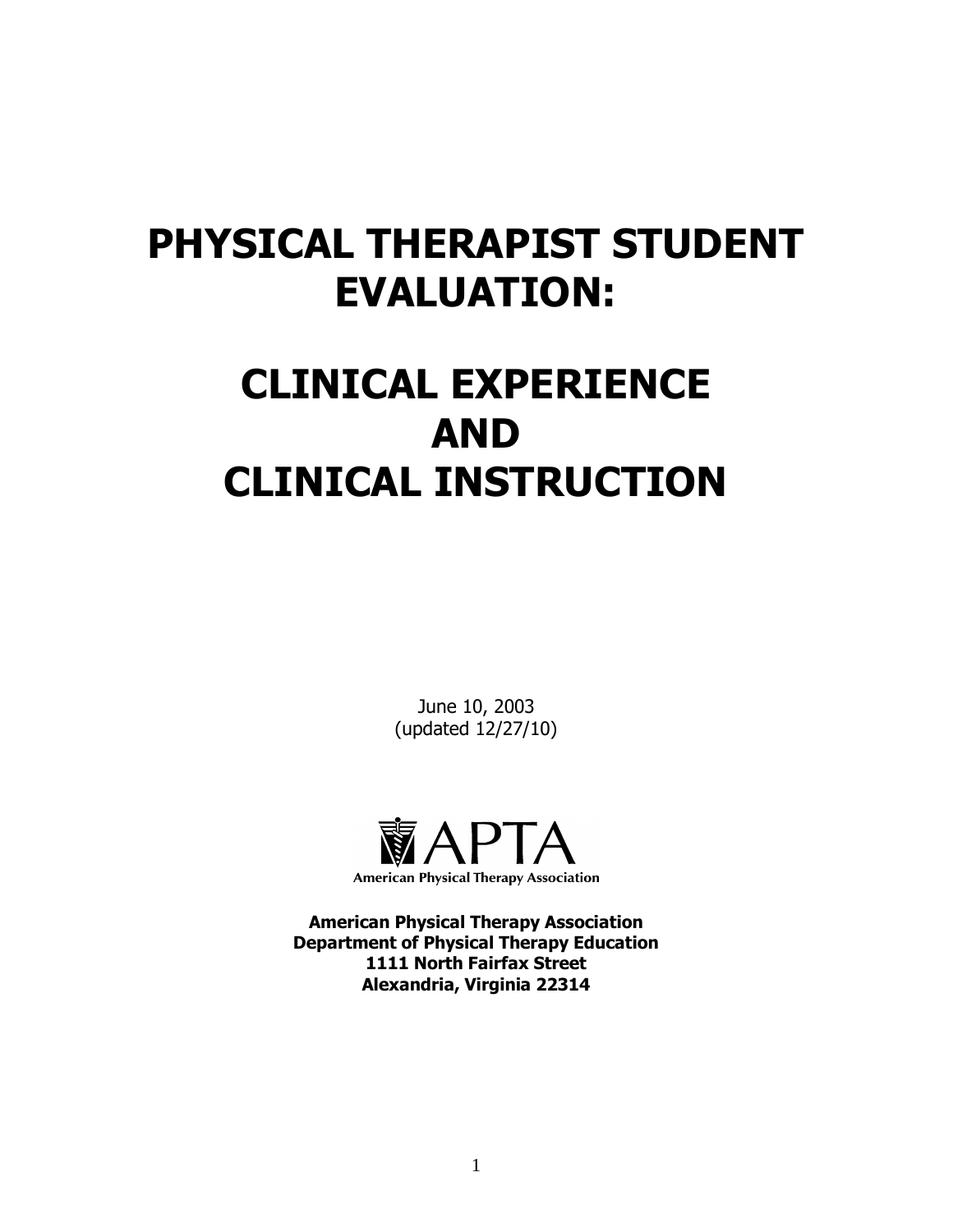## **PREAMBLE**

The purpose of developing this tool was in response to academic and clinical educators' requests to provide a voluntary, consistent and uniform approach for students to evaluate clinical education as well as the overall clinical experience. Questions included in this draft tool were derived from the many existing tools already in use by physical therapy programs for students to evaluate the quality of the clinical learning experience and clinical instructors (CIs), as well as academic preparation for the specific learning experience. The development of this tool was based on key assumptions for the purpose, need for, and intent of this tool. These key assumptions are described in detail below. This tool consists of two sections that can be used together or separately: Section 1-Physical therapist student assessment of the clinical experience and Section 2-Physical therapist student assessment of clinical instruction. Central to the development of this tool was an assumption that students should actively engage in their learning experiences by providing candid feedback, both formative and summative, about the learning experience and with summative feedback offered at both midterm and final evaluations. One of the benefits of completing Section 2 at midterm is to provide the CI and the student with an opportunity to modify the learning experience by making midcourse corrections.

## **Key Assumptions**

- The tool is intended to provide the student's assessment of the quality of the clinical learning experience and the quality of clinical instruction for the specific learning experience.
- The tool allows students to objectively comment on the quality and richness of the learning experience and to provide information that would be helpful to other students, adequacy of their preparation for the specific learning experience, and effectiveness of the clinical educator(s).
- The tool is formatted in Section 2 to allow student feedback to be provided to the CI(s) at both midterm and final evaluations. This will encourage students to share their learning needs and expectations during the clinical experience, thereby allowing for program modification on the part of the CI and the student.
- Sections 1 and 2 are to be returned to the academic program for review at the conclusion of the clinical experience. Section 1 may be made available to future students to acquaint them with the learning experiences at the clinical facility. Section 2 will remain confidential and the academic program will not share this information with other students.
- The tools meet the needs of the physical therapist (PT) and physical therapist assistant (PTA) academic and clinical communities and where appropriate, distinctions are made in the tools to reflect differences in PT scope of practice and PTA scope of work.
- The student evaluation tool should not serve as the sole entity for making judgments about the quality of the clinical learning experience. This tool should be considered as part of a systematic collection of data that might include reflective student journals, self-assessments provided by clinical education sites, Center Coordinators of Clinical Education (CCCEs), and CIs based on the Guidelines for Clinical Education, ongoing communications and site visits, student performance evaluations, student planning worksheets, Clinical Site Information Form (CSIF), program outcomes, and other sources of information.

## **Acknowledgement**

We would like to acknowledge the collaborative effort between the Clinical Education Special Interest Group (SIG) of the Education Section and APTA's Education Department in completing this project. We are especially indebted to those individuals from the Clinical Education SIG who willingly volunteered their time to develop and refine these tools. Comments and feedback provided by academic and clinical faculty, clinical educators, and students on several draft versions of this document were instrumental in developing, shaping, and refining the tools. Our gratitude goes out to all of those individuals and groups who willingly gave their time and expertise to work toward a common voluntary PT and PTA Student Evaluation Tool of the Clinical Experience and Clinical Instruction.

Ad Hoc Group Members: Jackie Crossen-Sills, PT, MS, Nancy Erikson, PT, MS, GCS, Peggy Gleeson, PT, PhD, Deborah Ingram, PT, EdD, Corrie Odom, PT, DPT, ATC, and Karen O'Loughlin, PT, MA

## **©2003 American Physical Therapy Association. All rights reserved. Duplication of this form in its entirety is permitted; however, any revision, addition, or deletion is prohibited.**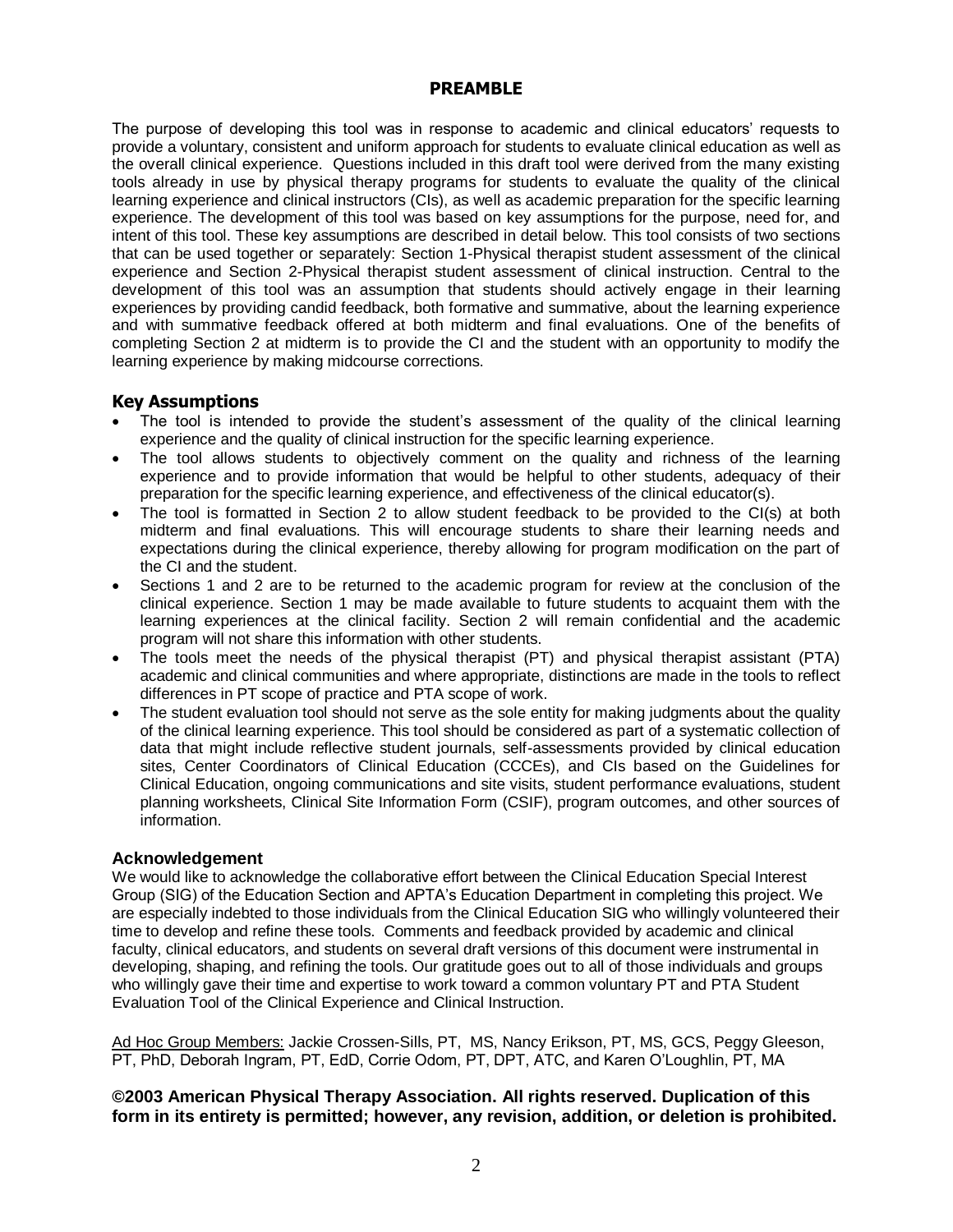## **GENERAL INFORMATION AND SIGNATURES**

| General Information                              |                                                                                                                                                                                                                           |              |                                                                                                                                                                                                                                                                                                                                    |       |      |
|--------------------------------------------------|---------------------------------------------------------------------------------------------------------------------------------------------------------------------------------------------------------------------------|--------------|------------------------------------------------------------------------------------------------------------------------------------------------------------------------------------------------------------------------------------------------------------------------------------------------------------------------------------|-------|------|
| <b>Student Name</b>                              |                                                                                                                                                                                                                           |              |                                                                                                                                                                                                                                                                                                                                    |       |      |
| Academic Institution                             |                                                                                                                                                                                                                           |              |                                                                                                                                                                                                                                                                                                                                    |       |      |
| Name of Clinical Education Site                  |                                                                                                                                                                                                                           |              |                                                                                                                                                                                                                                                                                                                                    |       |      |
| Address                                          | City                                                                                                                                                                                                                      | <b>State</b> |                                                                                                                                                                                                                                                                                                                                    |       |      |
| <b>Clinical Experience Number</b>                |                                                                                                                                                                                                                           |              | <b>Clinical Experience Dates</b>                                                                                                                                                                                                                                                                                                   |       |      |
| <u>Signatures</u>                                |                                                                                                                                                                                                                           |              |                                                                                                                                                                                                                                                                                                                                    |       |      |
| students in the academic program files.          |                                                                                                                                                                                                                           |              | I have reviewed information contained in this physical therapist student evaluation of the clinical<br>education experience and of clinical instruction. I recognize that the information below is being collected<br>to facilitate accreditation requirements. I understand that my personal information will not be available to |       |      |
|                                                  |                                                                                                                                                                                                                           |              |                                                                                                                                                                                                                                                                                                                                    |       |      |
| Student Name (Provide signature)                 |                                                                                                                                                                                                                           |              |                                                                                                                                                                                                                                                                                                                                    |       | Date |
| Primary Clinical Instructor Name (Print name)    |                                                                                                                                                                                                                           |              |                                                                                                                                                                                                                                                                                                                                    |       | Date |
|                                                  |                                                                                                                                                                                                                           |              | Primary Clinical Instructor Name (Provide signature)                                                                                                                                                                                                                                                                               |       |      |
| Areas of expertise                               | Entry-level PT degree earned<br>Highest degree earned<br>Years experience as a CI<br>Years experience as a clinician<br>Clinical Certification, specify area<br><b>APTA Credentialed CI</b><br><b>Other CI Credential</b> | ■ Pres       | Degree area<br>Νo<br><b>State</b><br>Yes<br>No<br>Professional organization memberships □ APTA<br>$\Box$ Other                                                                                                                                                                                                                     |       |      |
| Additional Clinical Instructor Name (Print name) |                                                                                                                                                                                                                           |              |                                                                                                                                                                                                                                                                                                                                    |       | Date |
|                                                  |                                                                                                                                                                                                                           |              | Additional Clinical Instructor Name (Provide signature)                                                                                                                                                                                                                                                                            |       |      |
| Areas of expertise                               | Entry-level PT degree earned<br>Highest degree earned<br>Years experience as a CI<br>Years experience as a clinician<br>Clinical Certification, specify area<br><b>APTA Credentialed CI</b><br><b>Other CI Credential</b> |              | Degree area<br>Yes<br>No.<br><b>State</b><br>Yes  <br>No.<br>Professional organization memberships □ APTA                                                                                                                                                                                                                          | Other |      |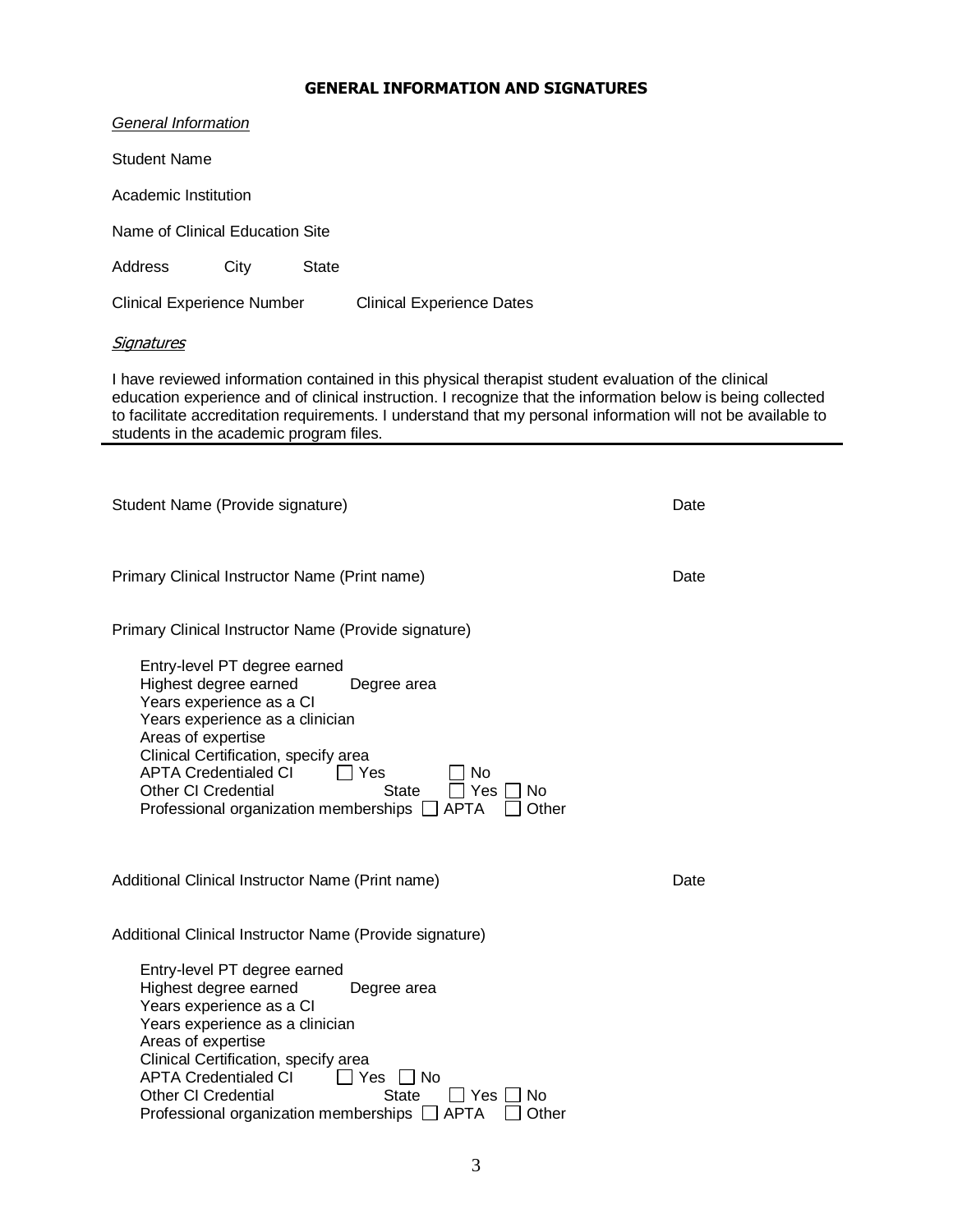## **SECTION 1: PT STUDENT ASSESSMENT OF THE CLINICAL EXPERIENCE**

Information found in Section 1 may be available to program faculty and students to familiarize them with the learning experiences at this clinical facility.

1. Name of Clinical Education Site

Address City State

- 2. Clinical Experience Number
- 3. Specify the number of weeks for each applicable clinical experience/rotation.

Acute Care/Inpatient Hospital Facility **Private Practice**<br>Ambulatory Care/Outpatient **Prime Provide Rehabilitation/S** Industrial/Occupational Health Facility Other

Ambulatory Care/Outpatient <br>ECF/Nursing Home/SNF Rehabilitation/Sub-acute Rehabilitation<br>School/Preschool Program School/Preschool Program Federal/State/County Health Wellness/Prevention/Fitness Program

### **Orientation**

| 4. | Did you receive information from the clinical facility prior to your arrival? $\Box$ Yes $\Box$ No                                    |                      |
|----|---------------------------------------------------------------------------------------------------------------------------------------|----------------------|
| 5. | Did the on-site orientation provide you with an awareness of the<br>information and resources that you would need for the experience? | $\Box$ Yes $\Box$ No |

6. What else could have been provided during the orientation?

### Patient/Client Management and the Practice Environment

*For questions 7, 8, and 9, use the following 4-point rating scale: 1= Never 2 = Rarely 3 = Occasionally 4 = Often*

7. During this clinical experience, describe the frequency of time spent in each of the following areas. Rate all items in the shaded columns using the above 4-point scale.

| <b>Diversity Of Case Mix</b> | Rating | <b>Patient Lifespan</b> | Rating | <b>Continuum Of Care</b>  | Rating |
|------------------------------|--------|-------------------------|--------|---------------------------|--------|
| Musculoskeletal              |        | $0-12$ years            |        | Critical care, ICU, Acute |        |
| Neuromuscular                |        | 13-21 years             |        | SNF/ECF/Sub-acute         |        |
| Cardiopulmonary              |        | $22-65$ years           |        | Rehabilitation            |        |
| Integumentary                |        | over 65 years           |        | Ambulatory/Outpatient     |        |
| Other (GI, GU, Renal,        |        |                         |        | Home Health/Hospice       |        |
| Metabolic, Endocrine)        |        |                         |        | Wellness/Fitness/Industry |        |

8. During this clinical experience, describe the frequency of time spent in providing the following components of care from the patient/client management model of the *Guide to Physical Therapist Practice*. Rate all items in the shaded columns using the above 4-point scale.

| <b>Components Of Care</b> | Rating | <b>Components Of Care</b>  | Rating |
|---------------------------|--------|----------------------------|--------|
| Examination               |        | Diagnosis                  |        |
| Screening                 |        | Prognosis                  |        |
| History taking            |        | Plan of Care               |        |
| Systems review            |        | Interventions              |        |
| Tests and measures        |        | <b>Outcomes Assessment</b> |        |
| Evaluation                |        |                            |        |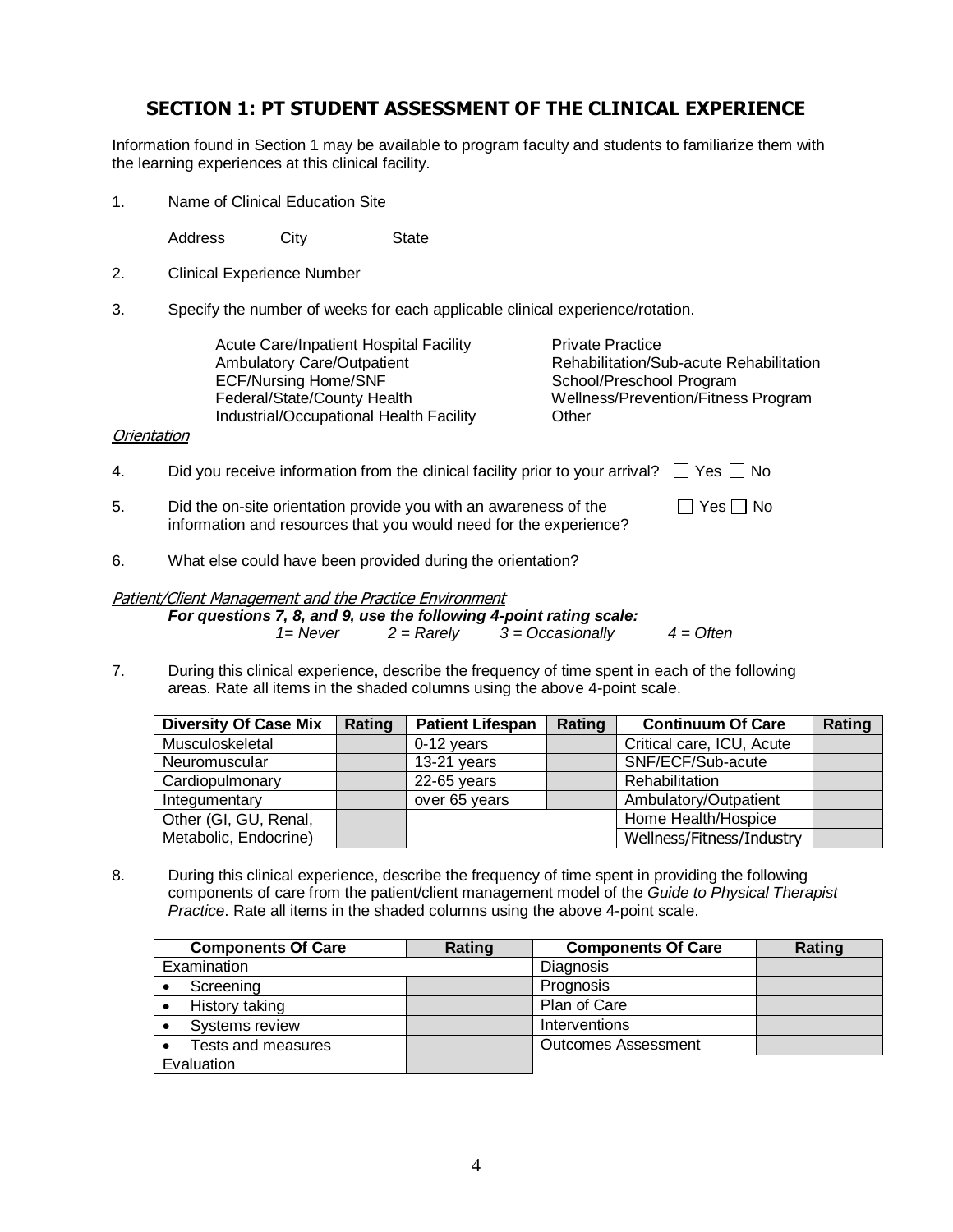9. During this experience, how frequently did staff (ie, CI, CCCE, and clinicians) maintain an environment conducive to professional practice and growth? Rate all items in the shaded columns using the 4-point scale on page 4.

| <b>Environment</b>                                                                    | Rating |
|---------------------------------------------------------------------------------------|--------|
| Providing a helpful and supportive attitude for your role as a PT student.            |        |
| Providing effective role models for problem solving, communication, and teamwork.     |        |
| Demonstrating high morale and harmonious working relationships.                       |        |
| Adhering to ethical codes and legal statutes and standards (eg, Medicare, HIPAA,      |        |
| informed consent, APTA Code of Ethics, etc).                                          |        |
| Being sensitive to individual differences (ie, race, age, ethnicity, etc).            |        |
| Using evidence to support clinical practice.                                          |        |
| Being involved in professional development (eg, degree and non-degree continuing      |        |
| education, in-services, journal clubs, etc).                                          |        |
| Being involved in district, state, regional, and/or national professional activities. |        |

10. What suggestions, relative to the items in question #9, could you offer to improve the environment for professional practice and growth?

### Clinical Experience

- 11. Were there other students at this clinical facility during your clinical experience? (Check all that apply):
	- $\Box$  Physical therapist students
	- $\Box$  Physical therapist assistant students
	- $\Box$  Students from other disciplines or service departments (Please specify  $\Box$ )
- 12. Identify the ratio of students to CIs for your clinical experience:
	- $\Box$  1 student to 1 CI
	- $\Box$  1 student to greater than 1 CI
	- $\Box$  1 CI to greater than1 student; Describe
- 13. How did the clinical supervision ratio in Question #12 influence your learning experience?
- 14. In addition to patient/client management, what other learning experiences did you participate in during this clinical experience? (Check all that apply)
	- □ Attended in-services/educational programs
	- $\Box$  Presented an in-service
	- $\overline{\Box}$  Attended special clinics
	- Attended team meetings/conferences/grand rounds
	- $\Box$  Directed and supervised physical therapist assistants and other support personnel
	- Observed surgery
	- $\Box$  Participated in administrative and business practice management
	- $\Box$  Participated in collaborative treatment with other disciplines to provide patient/client care (please specify disciplines)
	- $\Box$  Participated in opportunities to provide consultation
	- $\Box$  Participated in service learning
	- $\Box$  Participated in wellness/health promotion/screening programs
	- $\Box$  Performed systematic data collection as part of an investigative study
	- Other; Please specify
- 15. Please provide any logistical suggestions for this location that may be helpful to students in the future. Include costs, names of resources, housing, food, parking, etc.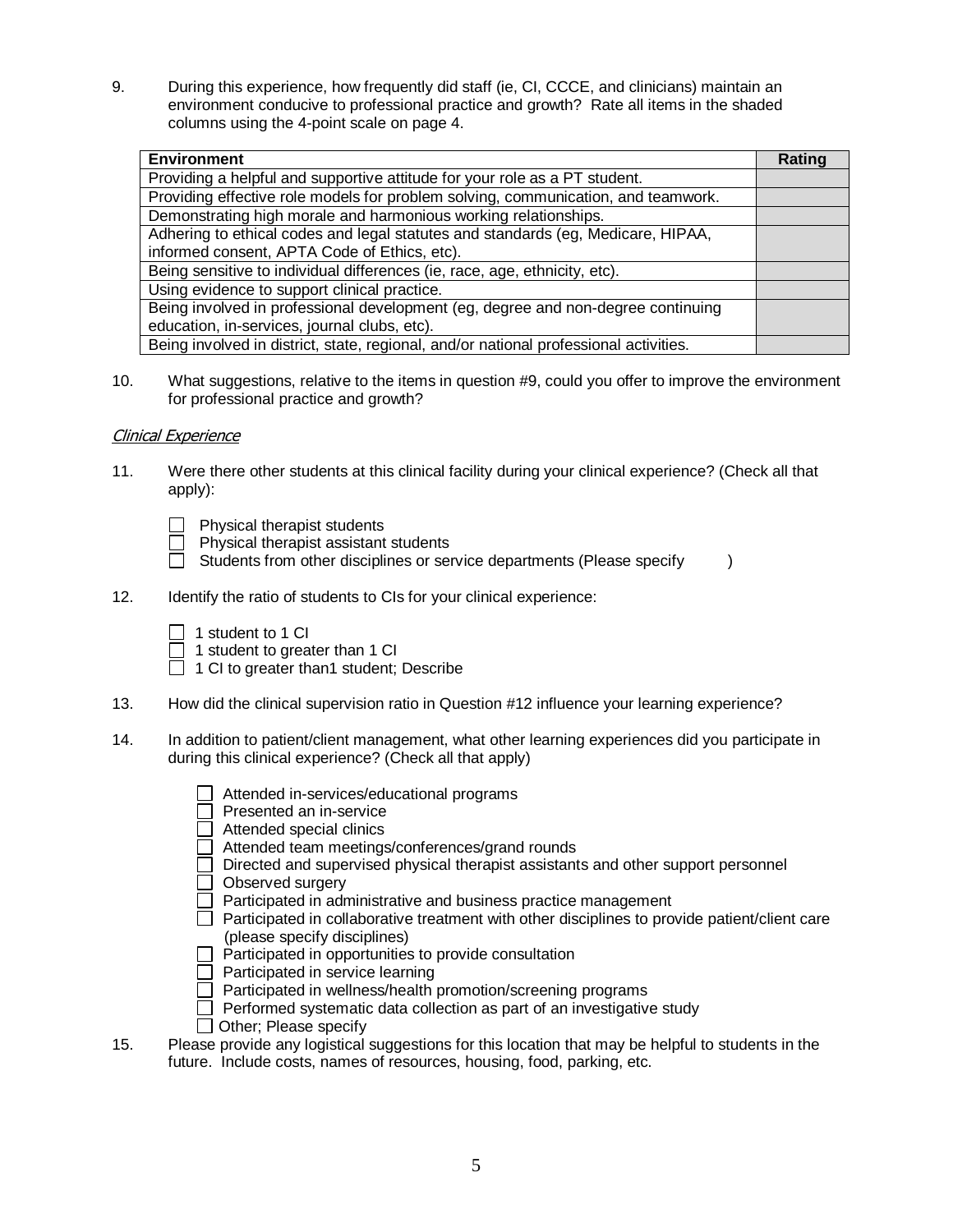#### Overall Summary Appraisal

16. Overall, how would you assess this clinical experience? (Check only one)

 $\Box$  Excellent clinical learning experience; would not hesitate to recommend this clinical education site to another student.

 $\Box$  Time well spent; would recommend this clinical education site to another student.

Some good learning experiences; student program needs further development.

 $\Box$  Student clinical education program is not adequately developed at this time.

- 17. What specific qualities or skills do you believe a physical therapist student should have to function successfully at this clinical education site?
- 18. If, during this clinical education experience, you were exposed to content not included in your previous physical therapist academic preparation, describe those subject areas not addressed.
- 19. What suggestions would you offer to future physical therapist students to improve this clinical education experience?
- 20. What do you believe were the strengths of your physical therapist academic preparation and/or coursework for *this clinical experience*?
- 21. What curricular suggestions do you have that would have prepared you better for *this clinical experience?*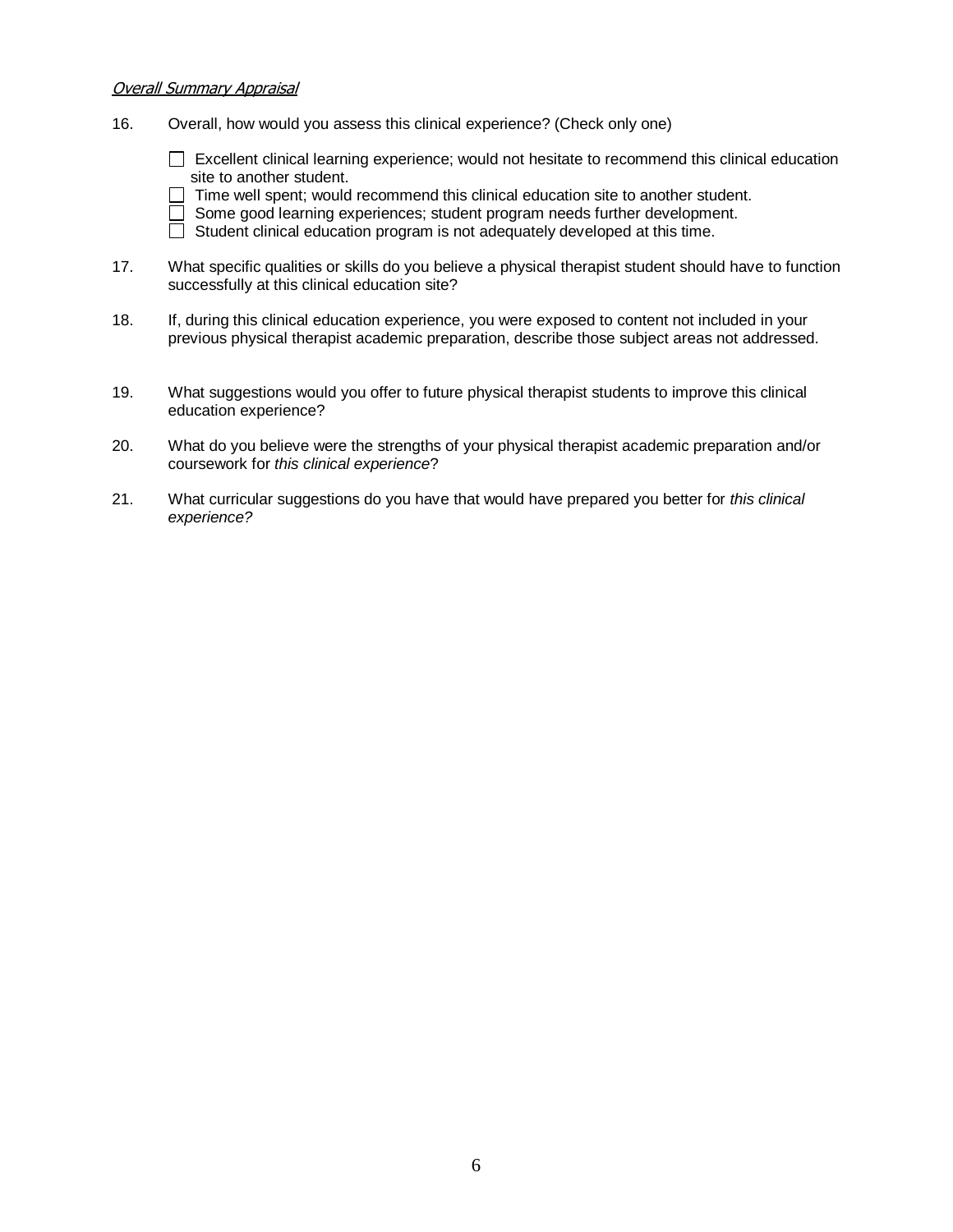## **SECTION 2: PT STUDENT ASSESSMENT OF CLINICAL INSTRUCTION**

Information found in this section is to be shared between the student and the clinical instructor(s) at midterm and final evaluations. Additional copies of Section 2 should be made when there are multiple CIs supervising the student. Information contained in Section 2 is confidential and will not be shared by the academic program with other students.

## **Assessment of Clinical Instruction**

22. Using the scale (1 - 5) below, rate how clinical instruction was provided during this clinical experience at both midterm and final evaluations (shaded columns).

1=*Strongly Disagree* 2=*Disagree* 3=*Neutral* 4=*Agree* 5=*Strongly Agree*

| <b>Provision of Clinical Instruction</b>                                   | <b>Midterm</b> | <b>Final</b> |
|----------------------------------------------------------------------------|----------------|--------------|
| The clinical instructor (CI) was familiar with the academic program's      |                |              |
| objectives and expectations for this experience.                           |                |              |
| The clinical education site had written objectives for this learning       |                |              |
| experience.                                                                |                |              |
| The clinical education site's objectives for this learning experience were |                |              |
| clearly communicated.                                                      |                |              |
| There was an opportunity for student input into the objectives for this    |                |              |
| learning experience.                                                       |                |              |
| The CI provided constructive feedback on student performance.              |                |              |
| The CI provided timely feedback on student performance.                    |                |              |
| The CI demonstrated skill in active listening.                             |                |              |
| The CI provided clear and concise communication.                           |                |              |
| The CI communicated in an open and non-threatening manner.                 |                |              |
| The CI taught in an interactive manner that encouraged problem solving.    |                |              |
| There was a clear understanding to whom you were directly responsible      |                |              |
| and accountable.                                                           |                |              |
| The supervising CI was accessible when needed.                             |                |              |
| The CI clearly explained your student responsibilities.                    |                |              |
| The CI provided responsibilities that were within your scope of            |                |              |
| knowledge and skills.                                                      |                |              |
| The CI facilitated patient-therapist and therapist-student relationships.  |                |              |
| Time was available with the CI to discuss patient/client management.       |                |              |
| The CI served as a positive role model in physical therapy practice.       |                |              |
| The CI skillfully used the clinical environment for planned and unplanned  |                |              |
| learning experiences.                                                      |                |              |
| The CI integrated knowledge of various learning styles into student        |                |              |
| clinical teaching.                                                         |                |              |
| The CI made the formal evaluation process constructive.                    |                |              |
| The CI encouraged the student to self-assess.                              |                |              |

23. Was your CI'(s) evaluation of your level of performance in agreement with your self-assessment?

Midterm Evaluation  $\Box$  Yes  $\Box$  No Final Evaluation  $\Box$  Yes  $\Box$  No